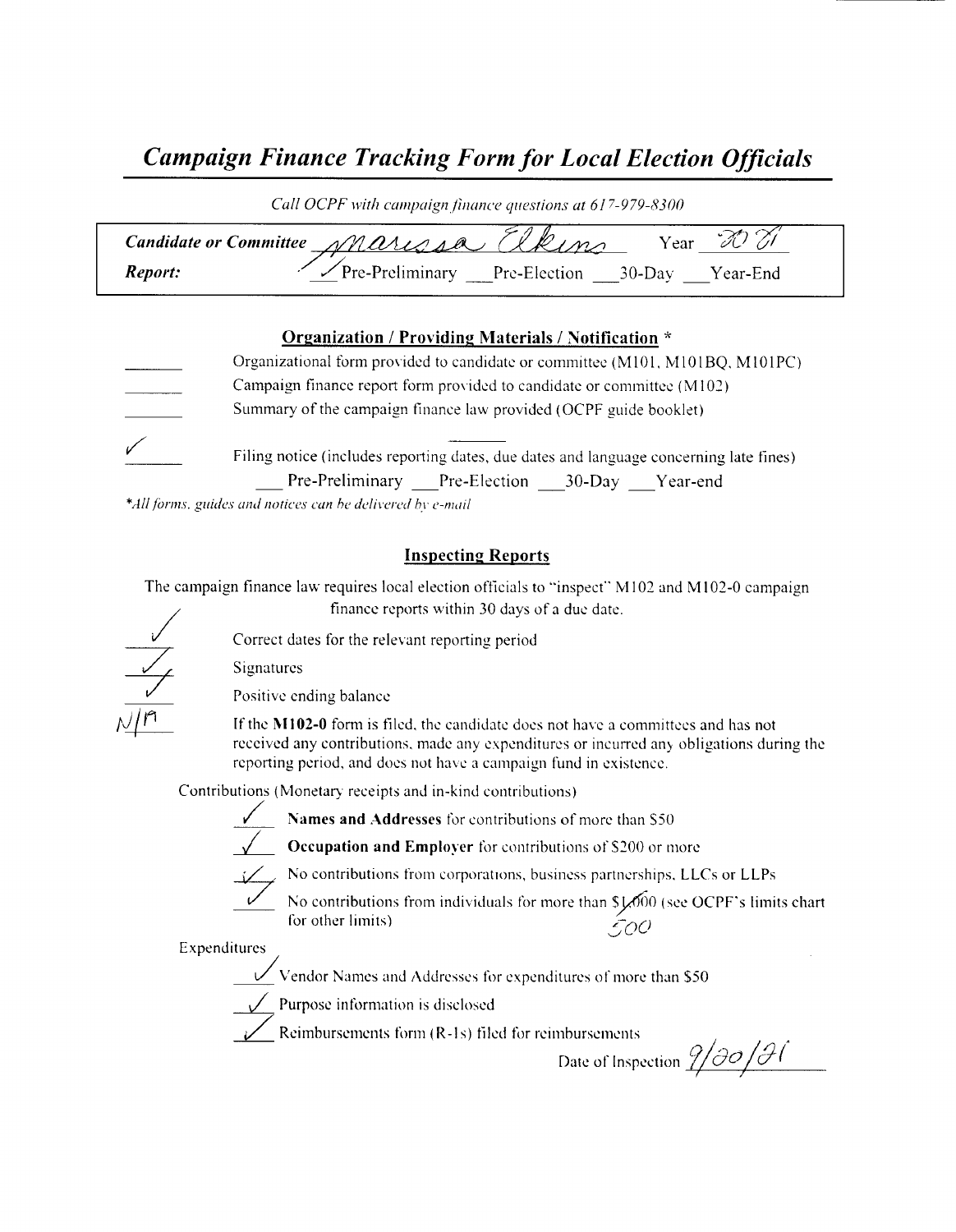| Commonwealth                                                                                                                                                                                                                                                                                                                                                                                                                                                                                                                                                                                                                    | Form CPF M 102: Campaign Rimance Report<br><b>Municipal Form</b><br><b>Office of Campaign and Political Finance</b> SEP 2 0 2021 |  |  |  |
|---------------------------------------------------------------------------------------------------------------------------------------------------------------------------------------------------------------------------------------------------------------------------------------------------------------------------------------------------------------------------------------------------------------------------------------------------------------------------------------------------------------------------------------------------------------------------------------------------------------------------------|----------------------------------------------------------------------------------------------------------------------------------|--|--|--|
| of Massachusetts                                                                                                                                                                                                                                                                                                                                                                                                                                                                                                                                                                                                                | File with: City or Town Clerk or Election Commission                                                                             |  |  |  |
| Fill in Reporting Period dates:<br><b>Beginning Date:</b><br>3/18/21                                                                                                                                                                                                                                                                                                                                                                                                                                                                                                                                                            | Ending DHETHAMPTED HARDING                                                                                                       |  |  |  |
| Type of Report: (Check one)<br>8th day preceding election<br>$\boxtimes$ 8th day preceding preliminary                                                                                                                                                                                                                                                                                                                                                                                                                                                                                                                          | 30 day after election<br>year-end report<br>dissolution                                                                          |  |  |  |
| Marissa Elkins                                                                                                                                                                                                                                                                                                                                                                                                                                                                                                                                                                                                                  | <b>Committee to Elect Marissa Elkins</b>                                                                                         |  |  |  |
| Candidate Full Name (if applicable)                                                                                                                                                                                                                                                                                                                                                                                                                                                                                                                                                                                             | Committee Name                                                                                                                   |  |  |  |
| City Council At Large                                                                                                                                                                                                                                                                                                                                                                                                                                                                                                                                                                                                           | <b>Stacey Dakai</b>                                                                                                              |  |  |  |
| Office Sought and District                                                                                                                                                                                                                                                                                                                                                                                                                                                                                                                                                                                                      | Name of Committee Treasurer                                                                                                      |  |  |  |
| Northampton, At Large                                                                                                                                                                                                                                                                                                                                                                                                                                                                                                                                                                                                           | 150 North Street, Northampton, MA 01060                                                                                          |  |  |  |
| <b>Residential Address</b>                                                                                                                                                                                                                                                                                                                                                                                                                                                                                                                                                                                                      | <b>Committee Mailing Address</b>                                                                                                 |  |  |  |
| E-mail:<br>marissaelkins4Northampton@gmail.com                                                                                                                                                                                                                                                                                                                                                                                                                                                                                                                                                                                  | E-mail:<br>sdakai@gmail.com                                                                                                      |  |  |  |
| Phone # (optional):<br>4133206630                                                                                                                                                                                                                                                                                                                                                                                                                                                                                                                                                                                               | Phone # (optional):<br>4133202895                                                                                                |  |  |  |
|                                                                                                                                                                                                                                                                                                                                                                                                                                                                                                                                                                                                                                 |                                                                                                                                  |  |  |  |
| <b>SUMMARY BALANCE INFORMATION:</b>                                                                                                                                                                                                                                                                                                                                                                                                                                                                                                                                                                                             |                                                                                                                                  |  |  |  |
| Line 1: Ending Balance from previous report                                                                                                                                                                                                                                                                                                                                                                                                                                                                                                                                                                                     | N/A                                                                                                                              |  |  |  |
| <b>Line 2:</b> Total receipts this period (page 3, line $11$ )                                                                                                                                                                                                                                                                                                                                                                                                                                                                                                                                                                  | 1,855.00                                                                                                                         |  |  |  |
| <b>Line 3:</b> Subtotal (line 1 plus line 2)                                                                                                                                                                                                                                                                                                                                                                                                                                                                                                                                                                                    | 1,855.00                                                                                                                         |  |  |  |
| <b>Line 4:</b> Total expenditures this period (page 5, line 14)                                                                                                                                                                                                                                                                                                                                                                                                                                                                                                                                                                 | 1067.83                                                                                                                          |  |  |  |
| Line 5: Ending Balance (line 3 minus line 4)                                                                                                                                                                                                                                                                                                                                                                                                                                                                                                                                                                                    | 787.17                                                                                                                           |  |  |  |
| Line 6: Total in-kind contributions this period (page 6)                                                                                                                                                                                                                                                                                                                                                                                                                                                                                                                                                                        |                                                                                                                                  |  |  |  |
| Line 7: Total (all) outstanding liabilities (page 7)                                                                                                                                                                                                                                                                                                                                                                                                                                                                                                                                                                            |                                                                                                                                  |  |  |  |
| Line 8: Name of bank(s) used: Florence Bank                                                                                                                                                                                                                                                                                                                                                                                                                                                                                                                                                                                     |                                                                                                                                  |  |  |  |
| <b>Affidavit of Committee Treasurer:</b><br>I certify that I have examined this report including attached schedules and it is, to the best of my knowledge and belief, a true and complete statement of all campaign finance<br>activity, including all contributions, loans, receipts, expenditures, disbursements, in-kind contributions and liabilities for this reporting period and represents the campaign<br>finance activity of all persons acting under the authority or on behalf of this committee in accordance with the requirements of M.G.L. c. 55.<br>thin.<br>likker<br>Signed under the penalties of perjury: | Date:<br>(Treasurer's signature)                                                                                                 |  |  |  |
| FOR CANDIDATE FILINGS ONLY: Affidavit of Candidate: (check 1 box only)                                                                                                                                                                                                                                                                                                                                                                                                                                                                                                                                                          |                                                                                                                                  |  |  |  |
| <b>Candidate with Committee</b><br>Yertify that I have examined this report including attached schedules and it is, to the best of my knowledge and belief, a true and complete statement of all campaign finance<br>activity, of all persons acting under the authority or on behalf of this committee in accordance with the requirements of M.G.L. c. 55. I have not received any contributions,<br>incurred any liabilities nor made any expenditures on my behalf during this reporting period that are not otherwise disclosed in this report.                                                                            |                                                                                                                                  |  |  |  |
| <b>Candidate without Committee</b><br>I certify that I have examined this report including attached schedules and it is, to the best of my knowledge and belief, a true and complete statement of all campaign<br>finance activity, including contributions, loans, receipts, expenditures, disbursements, in-kind contributions and liabilities for this reporting period and represents the<br>campaign finance activity of all persons acting ander the authority or on behalf of this candidate in accordance with the requirements of M.G.L. c. 55,                                                                        |                                                                                                                                  |  |  |  |
| Signed under the penalties of perjury:                                                                                                                                                                                                                                                                                                                                                                                                                                                                                                                                                                                          | Date:<br>(Candidate's signature)                                                                                                 |  |  |  |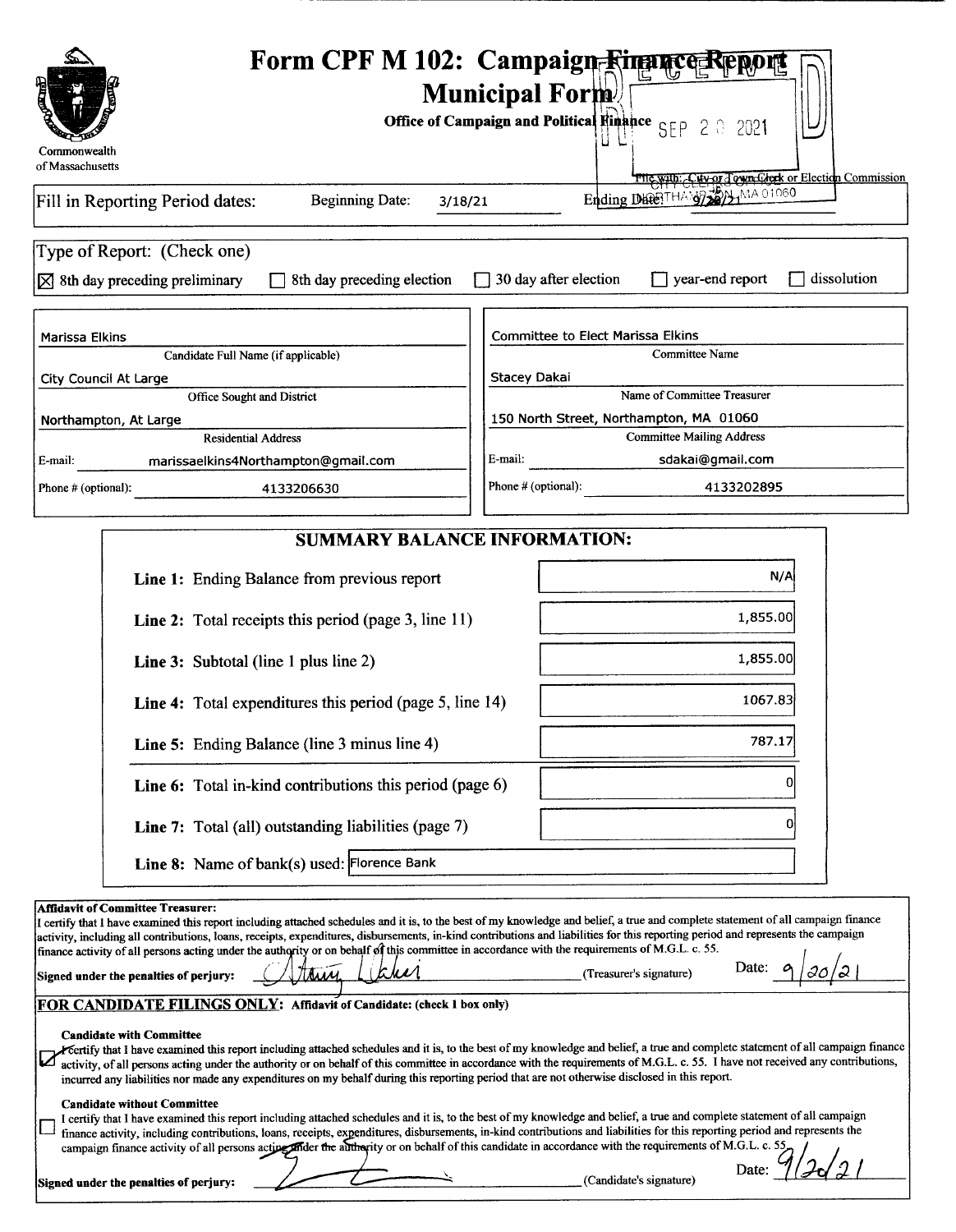## SCHEDULE A: RECEIPTS

M.G.L. c. 55 requires that the name and residential address be reported, in alphabetical order, for all receipts over \$50 in a calendar year. Committees must keep detailed accounts and records of all receipts, but need only itemize those receipts over \$50. In addition, the occupation and employer must be reported for all persons who contribute\$ 200 or more in <sup>a</sup> calendar year.

A" Schedule A: Receipts" attachment is available to complete, print and attach to this report, if additional pages are required to report all receipts. Please include your committee name and a page number on each page.)

| <b>Date Received</b>                                       | <b>Name and Residential Address</b><br>(alphabetical listing required) | <b>Amount</b> | <b>Occupation &amp; Employer</b><br>(for contributions of \$200 or more) |
|------------------------------------------------------------|------------------------------------------------------------------------|---------------|--------------------------------------------------------------------------|
| 6/13/21                                                    | Maureen Carney<br>13 Church St, Northampton, MA 01060                  | 100.00        |                                                                          |
| 4/5/21 and 4/8/21                                          | Aric Cramer<br>347 North 3340 West, Hurricane, UT 84737                | 200.00        | Attorney, Self-employed                                                  |
| 8/8/21                                                     | <b>Brent Durbin</b><br>224 N Maple Street, Florence, MA 01062          | 100.00        |                                                                          |
| 3/26/21                                                    | Daniella Gordon<br>290 W Second St, Moorestown, NJ 08075               | 100.00        |                                                                          |
| 3/25/21                                                    | Marissa Hoechstetter<br>60 Washington Ave, Northampton, MA<br>01060    | 100.00        |                                                                          |
| 4/5/21                                                     | Antonia Krell<br>35 New South St, Apt 407<br>Northampton, MA 01060     | 150.00        |                                                                          |
| 4/8/21                                                     | Cory Mescon<br>48 Lexington Ave, Florence, MA 01062                    | 100.00        |                                                                          |
| 3/26/21                                                    | Sonya Pfeiffer<br>415 East Kingston Avenue, Charlotte, NC<br>28203     | 100.00        |                                                                          |
| 4/8/21                                                     | Luke Ryan<br>61 Meadow St, Florence, MA 01062                          | 100.00        |                                                                          |
| 4/13/21                                                    | Deepika Shukla<br>97 Vernon St, Northampton, MA 01060                  | 100.00        |                                                                          |
| 9/2/21                                                     | Theodore Simon<br>1600 Market St, Philadelphia, PA 19103               | 200.00        | Attorney, Self-employed                                                  |
|                                                            |                                                                        |               |                                                                          |
| Line 9: Total Receipts over \$50 (or listed above)         |                                                                        | 1,350         |                                                                          |
| Line 10: Total Receipts \$50 and under* (not listed above) |                                                                        | 505.00        |                                                                          |
| Line 11: TOTAL RECEIPTS IN THE PERIOD                      |                                                                        | $1,855.00$    | Enter on page 1, line 2                                                  |

<sup>\*</sup> If you have itemized receipts of \$50 and under, include them in line 9. Line 10 should include only those receipts not itemized above.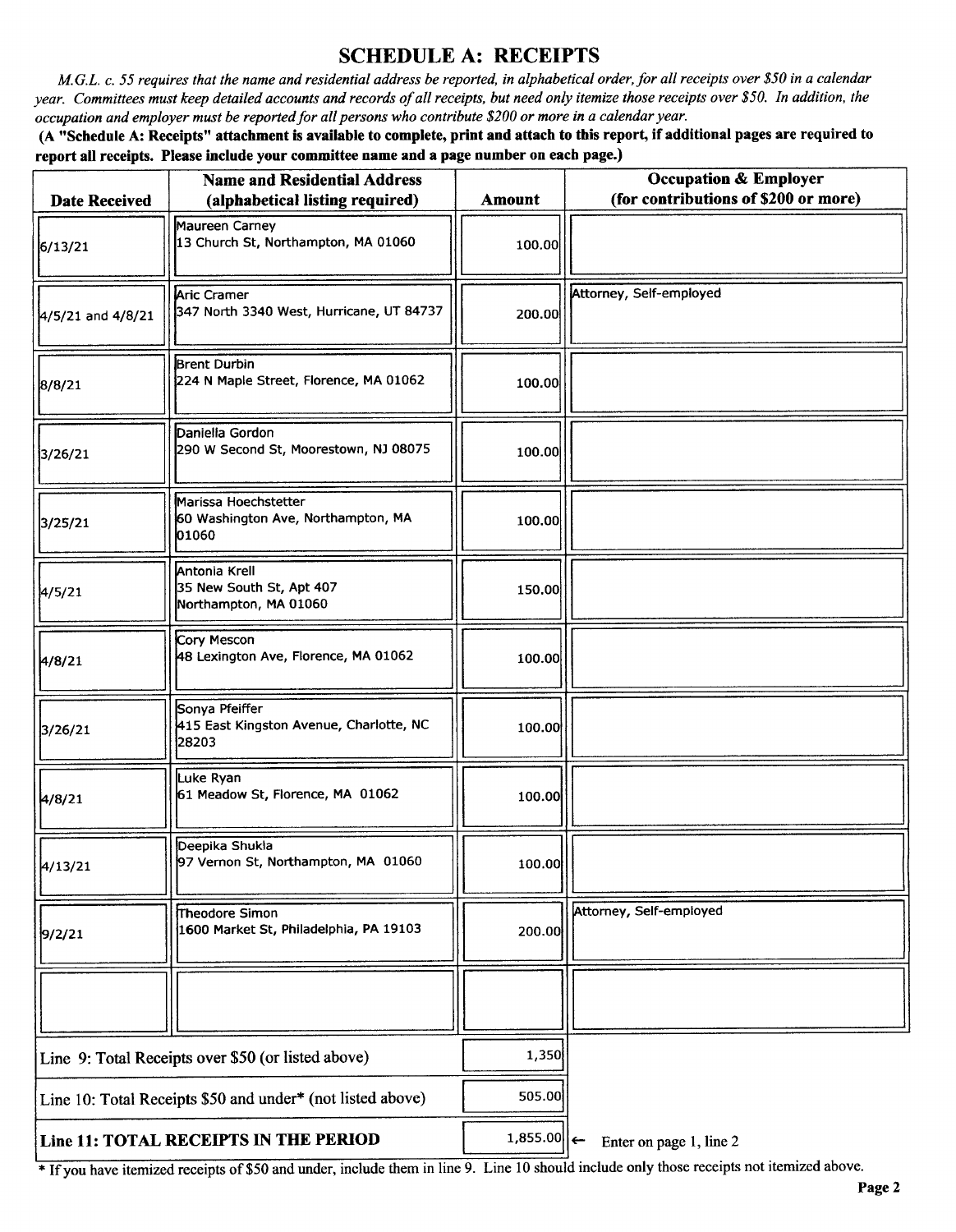### SCHEDULE A: RECEIPTS (continued)

| <b>Date Received</b>                                       | <b>Name and Residential Address</b><br>(alphabetical listing required)<br>Amount |  | <b>Occupation &amp; Employer</b><br>(for contributions of \$200 or more) |  |
|------------------------------------------------------------|----------------------------------------------------------------------------------|--|--------------------------------------------------------------------------|--|
|                                                            |                                                                                  |  |                                                                          |  |
|                                                            |                                                                                  |  |                                                                          |  |
|                                                            |                                                                                  |  |                                                                          |  |
|                                                            |                                                                                  |  |                                                                          |  |
|                                                            |                                                                                  |  |                                                                          |  |
|                                                            |                                                                                  |  |                                                                          |  |
|                                                            |                                                                                  |  |                                                                          |  |
|                                                            |                                                                                  |  |                                                                          |  |
|                                                            |                                                                                  |  |                                                                          |  |
|                                                            |                                                                                  |  |                                                                          |  |
|                                                            |                                                                                  |  |                                                                          |  |
|                                                            |                                                                                  |  |                                                                          |  |
|                                                            |                                                                                  |  |                                                                          |  |
|                                                            |                                                                                  |  |                                                                          |  |
|                                                            |                                                                                  |  |                                                                          |  |
|                                                            |                                                                                  |  |                                                                          |  |
|                                                            |                                                                                  |  |                                                                          |  |
|                                                            |                                                                                  |  |                                                                          |  |
|                                                            |                                                                                  |  |                                                                          |  |
|                                                            |                                                                                  |  |                                                                          |  |
|                                                            |                                                                                  |  |                                                                          |  |
|                                                            |                                                                                  |  |                                                                          |  |
|                                                            |                                                                                  |  |                                                                          |  |
|                                                            |                                                                                  |  |                                                                          |  |
| Line 9: Total Receipts over \$50 (or listed above)         |                                                                                  |  |                                                                          |  |
| Line 10: Total Receipts \$50 and under* (not listed above) |                                                                                  |  |                                                                          |  |
| Line 11: TOTAL RECEIPTS IN THE PERIOD                      |                                                                                  |  | Enter on page 1, line 2<br>$\leftarrow$                                  |  |

<sup>1</sup> If you have itemized receipts of \$50 and under, include them in line 9. Line 10 should include only those receipts not itemized above.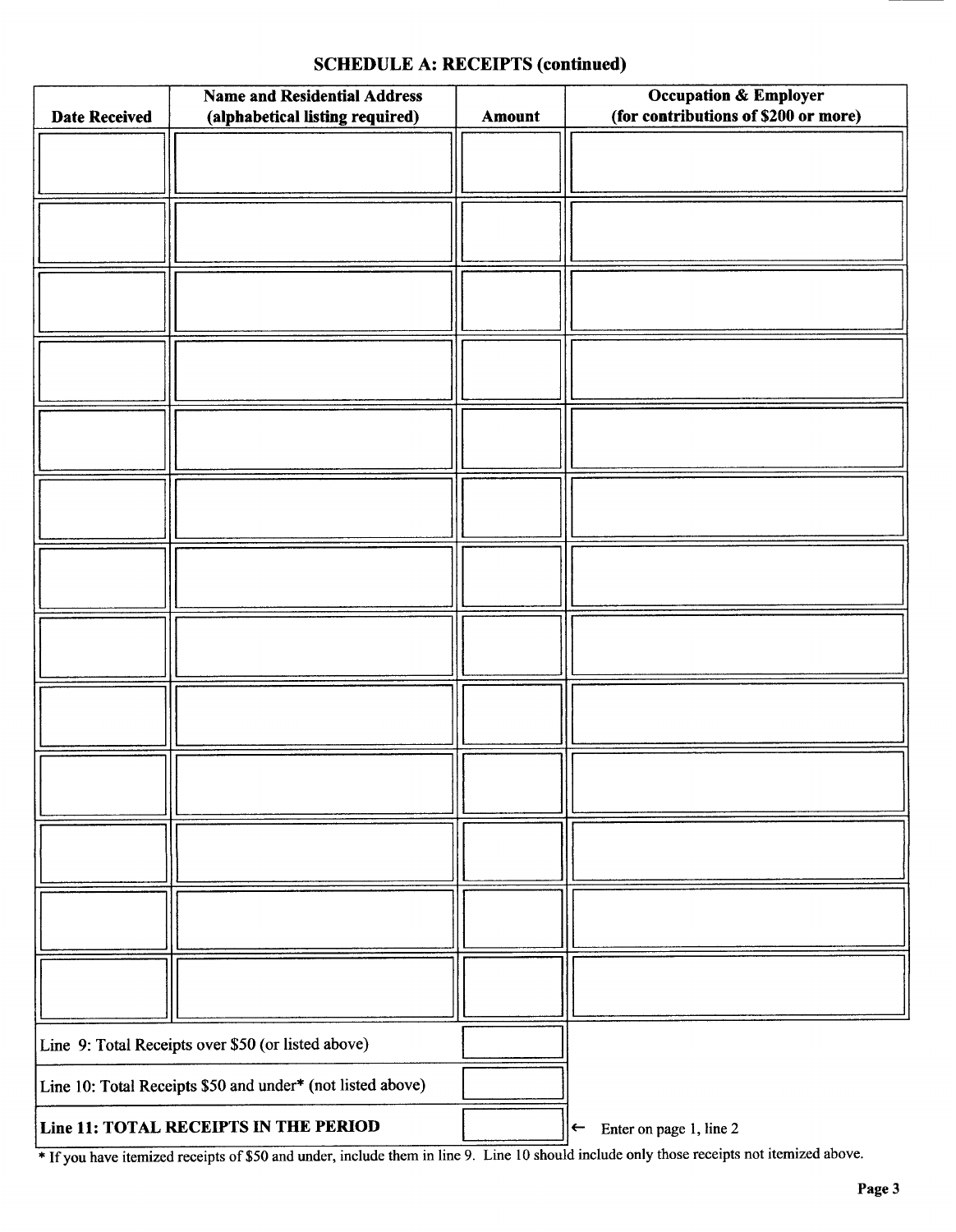## SCHEDULE B: EXPENDITURES

M.G.L. c. 55 requires committees to list, in alphabetical order, all expenditures over\$ 50 in a reporting period. Committees must keep detailed accounts and records of all expenditures, but need only itemize those over \$50. Expenditures \$50 and under may be added together, from committee records, and reported on line 13.

A" Schedule B: Expenditures" attachment is available to complete, print and attach to this report, if additional pages are required to report all expenditures. Please include your committee name and a page number on each page.)

| <b>Date Paid</b> | To Whom Paid<br>(alphabetical listing) | <b>Address</b>                                                 | <b>Purpose of Expenditure</b>                                                            | <b>Amount</b> |
|------------------|----------------------------------------|----------------------------------------------------------------|------------------------------------------------------------------------------------------|---------------|
|                  |                                        |                                                                |                                                                                          |               |
| 3/25/21 - 9/2/2  | <b>ActBlue Technical Services</b>      | 366 Summer Street<br>Somerville, MA 02144-3132                 | Fee for on-line fundraising<br>platform                                                  | 72.48         |
| 9/19/21          | Marissa Elkins                         | 50 Washington Avenue<br>Northampton, MA 01060                  | Annual website fee (Wix.com),<br>domain, and six monthly fees.<br>Form CPF R-1 attached. | 425.35        |
| 8/31/21          | Sign Rocket                            | 340 Broadway Ave.<br>St. Paul Park, MN 55071                   | Printing & shipping of 200 yard<br>signs with wire stands                                | 570.00        |
|                  |                                        |                                                                |                                                                                          |               |
|                  |                                        |                                                                |                                                                                          |               |
|                  |                                        |                                                                |                                                                                          |               |
|                  |                                        |                                                                |                                                                                          |               |
|                  |                                        |                                                                |                                                                                          |               |
|                  |                                        |                                                                |                                                                                          |               |
|                  |                                        |                                                                |                                                                                          |               |
|                  |                                        |                                                                |                                                                                          |               |
|                  |                                        |                                                                |                                                                                          |               |
|                  |                                        | Line 12: Total Expenditures over \$50 (or listed above)        |                                                                                          | 1,067.83      |
|                  |                                        | Line 13: Total Expenditures \$50 and under* (not listed above) |                                                                                          |               |
|                  | Enter on page 1, line $4 \rightarrow$  | Line 14: TOTAL EXPENDITURES IN THE PERIOD                      |                                                                                          | 1,067.83      |

If you have itemized expenditures of\$50 and under, include them in line 12. Line <sup>13</sup> should include only those expenditures not itemized above. **Page 4** above.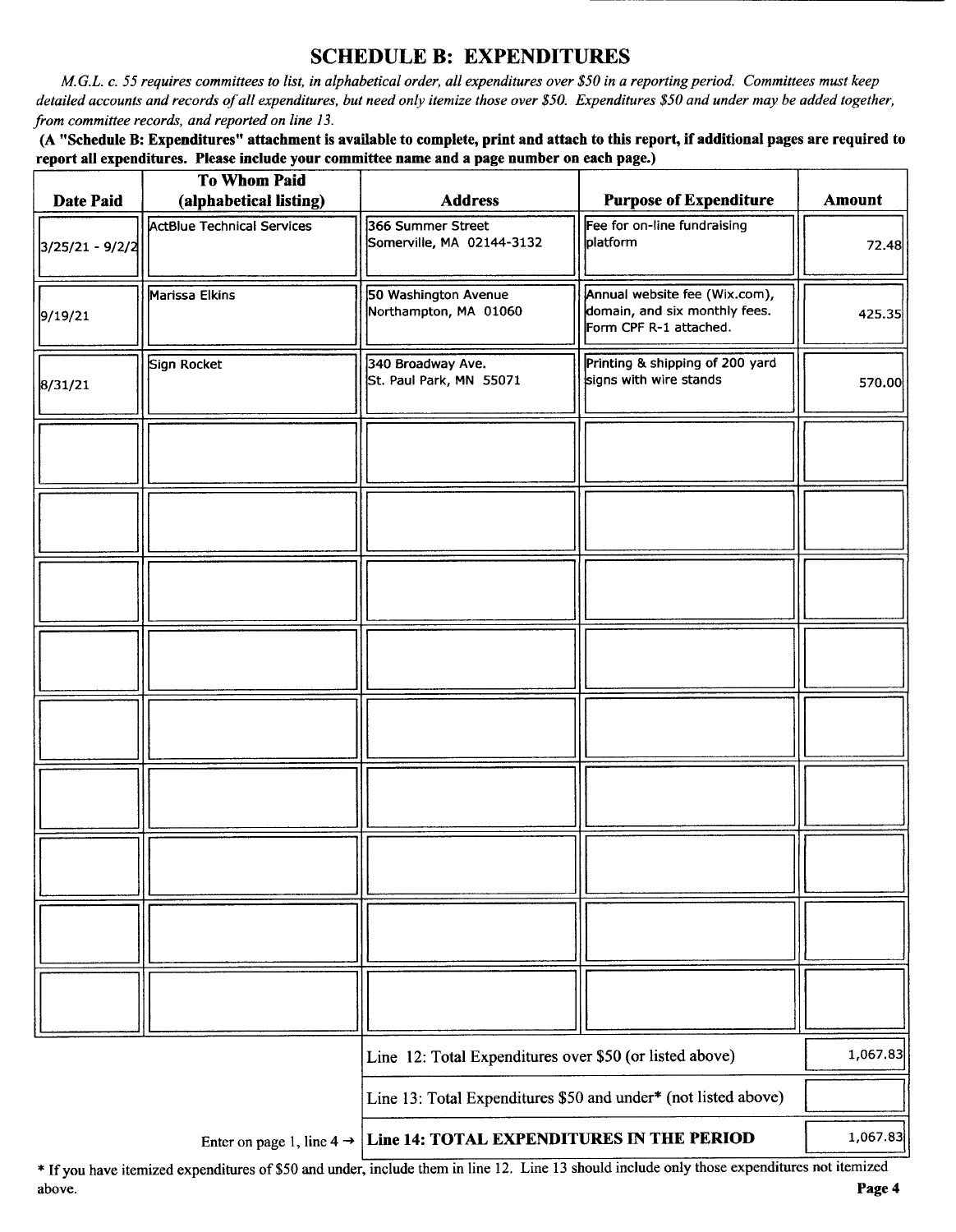# To Whom Paid Date Paid | (alphabetical listing) | Address | Purpose of Expenditure | Amount Line 12: Expenditures over \$50 (or listed above)

#### SCHEDULE B: EXPENDITURES (continued)

Line 13: Expenditures \$50 and under\* (not listed above)

Enter on page 1, line  $4 \rightarrow$  Line 14: TOTAL EXPENDITURES IN THE PERIOD

\* If you have itemized expenditures of \$50 and under, include them in line 12. Line 13 should include only those expenditures not itemized above.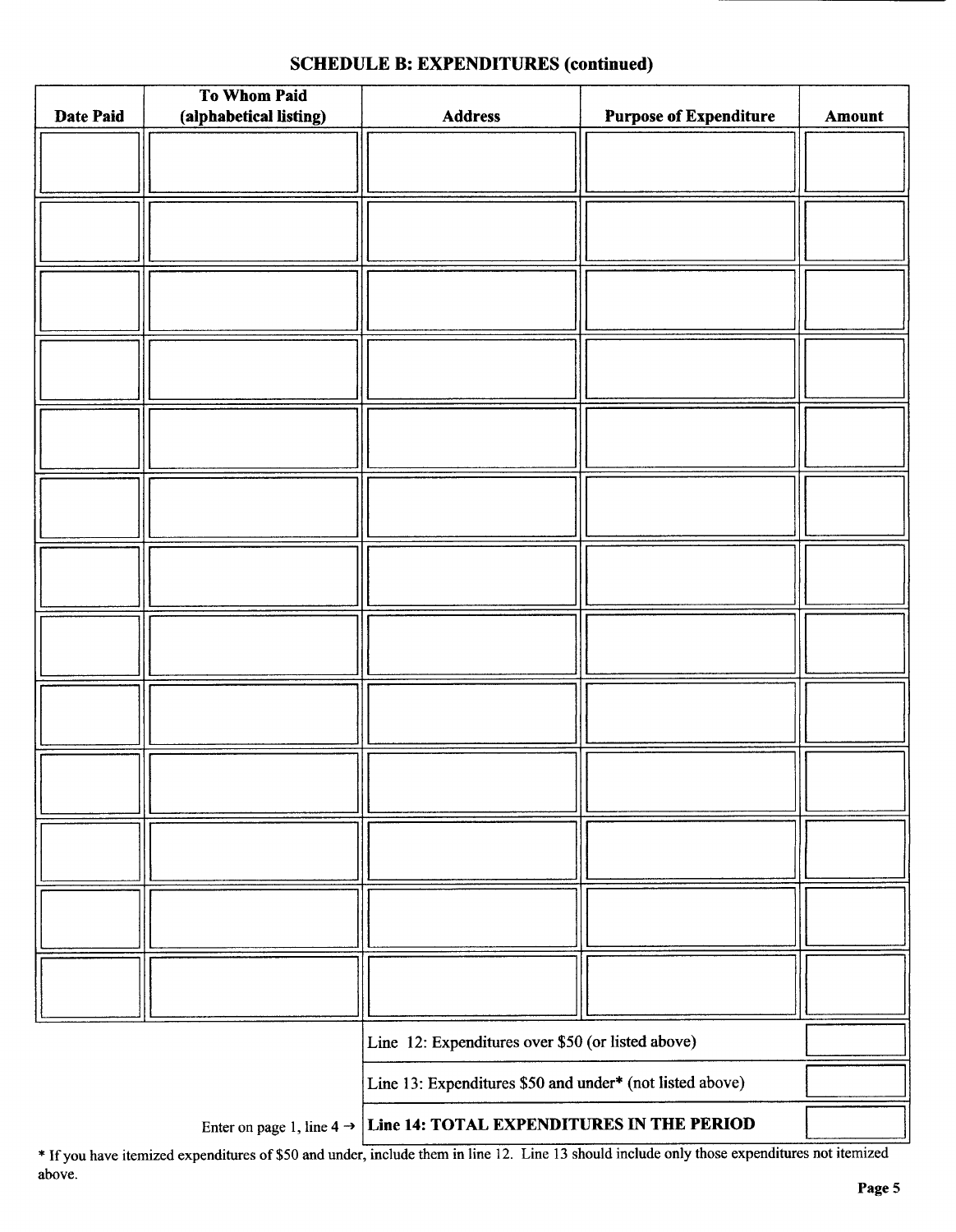# SCHEDULE C: "IN-KIND" CONTRIBUTIONS

Please itemize contributors who have made in-kind contributions of more than \$50. In-kind contributions \$50 and under may be added together from the committee's records and included in line 16 on page 1.

| <b>Date Received</b> | From Whom Received* | <b>Residential Address</b>                                                 | <b>Description of Contribution</b> | <b>Value</b> |
|----------------------|---------------------|----------------------------------------------------------------------------|------------------------------------|--------------|
|                      |                     |                                                                            |                                    |              |
|                      |                     |                                                                            |                                    |              |
|                      |                     |                                                                            |                                    |              |
|                      |                     |                                                                            |                                    |              |
|                      |                     |                                                                            |                                    |              |
|                      |                     |                                                                            |                                    |              |
|                      |                     |                                                                            |                                    |              |
|                      |                     |                                                                            |                                    |              |
|                      |                     |                                                                            |                                    |              |
|                      |                     |                                                                            |                                    |              |
|                      |                     |                                                                            |                                    |              |
|                      |                     |                                                                            |                                    |              |
|                      |                     |                                                                            |                                    |              |
|                      |                     |                                                                            |                                    |              |
|                      |                     |                                                                            |                                    |              |
|                      |                     |                                                                            |                                    |              |
|                      |                     |                                                                            |                                    |              |
|                      |                     |                                                                            |                                    |              |
|                      |                     | Line 15: In-Kind Contributions over \$50 (or listed above)                 |                                    |              |
|                      |                     | Line 16: In-Kind Contributions \$50 & under (not listed above)             |                                    |              |
|                      |                     | Enter on page 1, line $6 \rightarrow$ Line 17: TOTAL IN-KIND CONTRIBUTIONS |                                    |              |

Enter on page 1, line  $6 \rightarrow$  Line 17: TOTAL IN-KIND CONTRIBUTIONS

If an in-kind contribution is received from <sup>a</sup> person who contributes more than\$ <sup>50</sup> in <sup>a</sup> calendar year, you must report the name and address of the contributor; in addition, if the contribution is \$200 or more, you must also report the contributor's occupation and employer.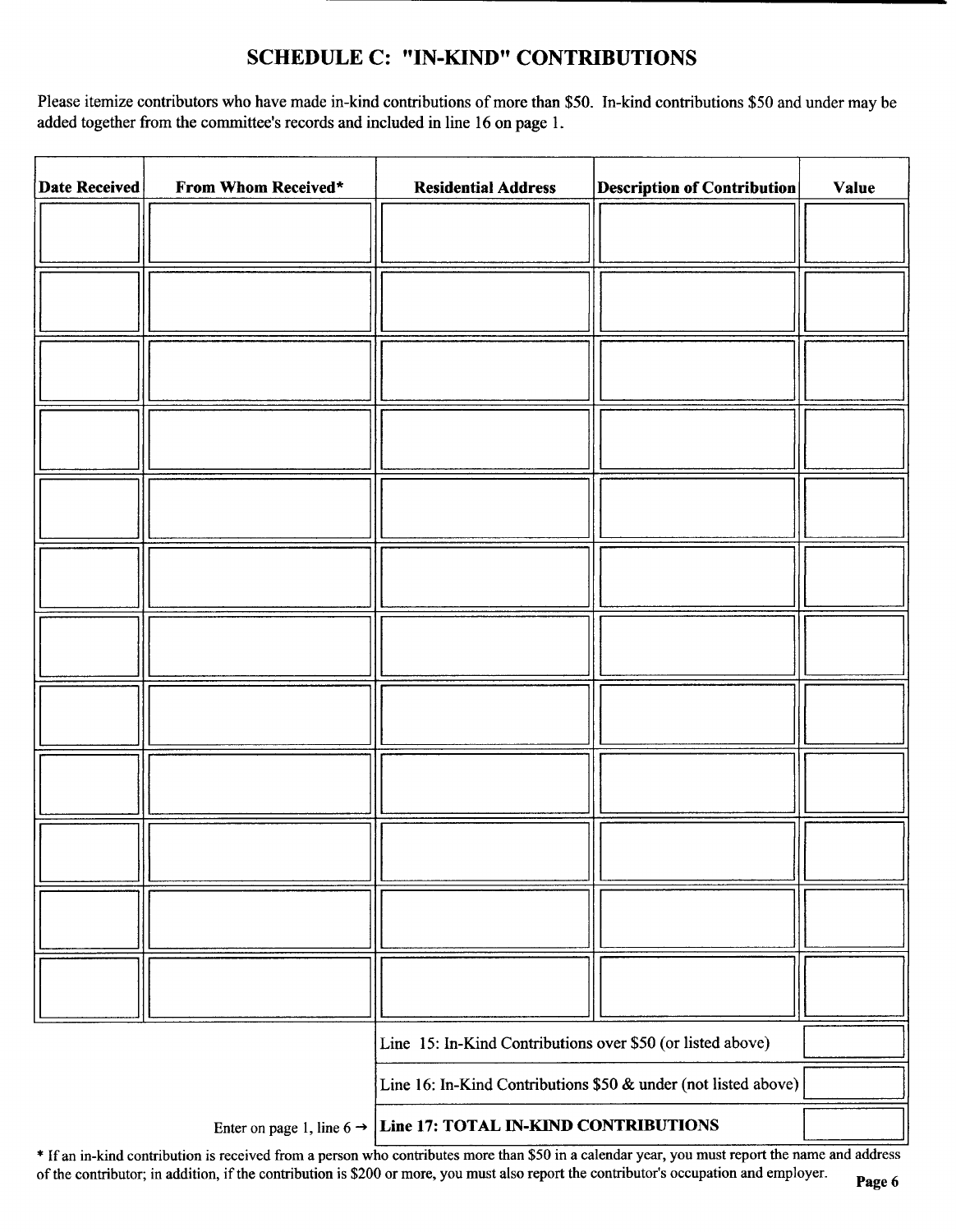# SCHEDULE D: LIABILITIES

M.G.L. c. 55 requires committees to report ALL liabilities which have been reported previously and are still outstanding, as well as those liabilities incurred during this reporting period.

| Enter on page 1, line $7 \rightarrow$ Line 18: TOTAL OUTSTANDING LIABILITIES (ALL) |  |  |
|------------------------------------------------------------------------------------|--|--|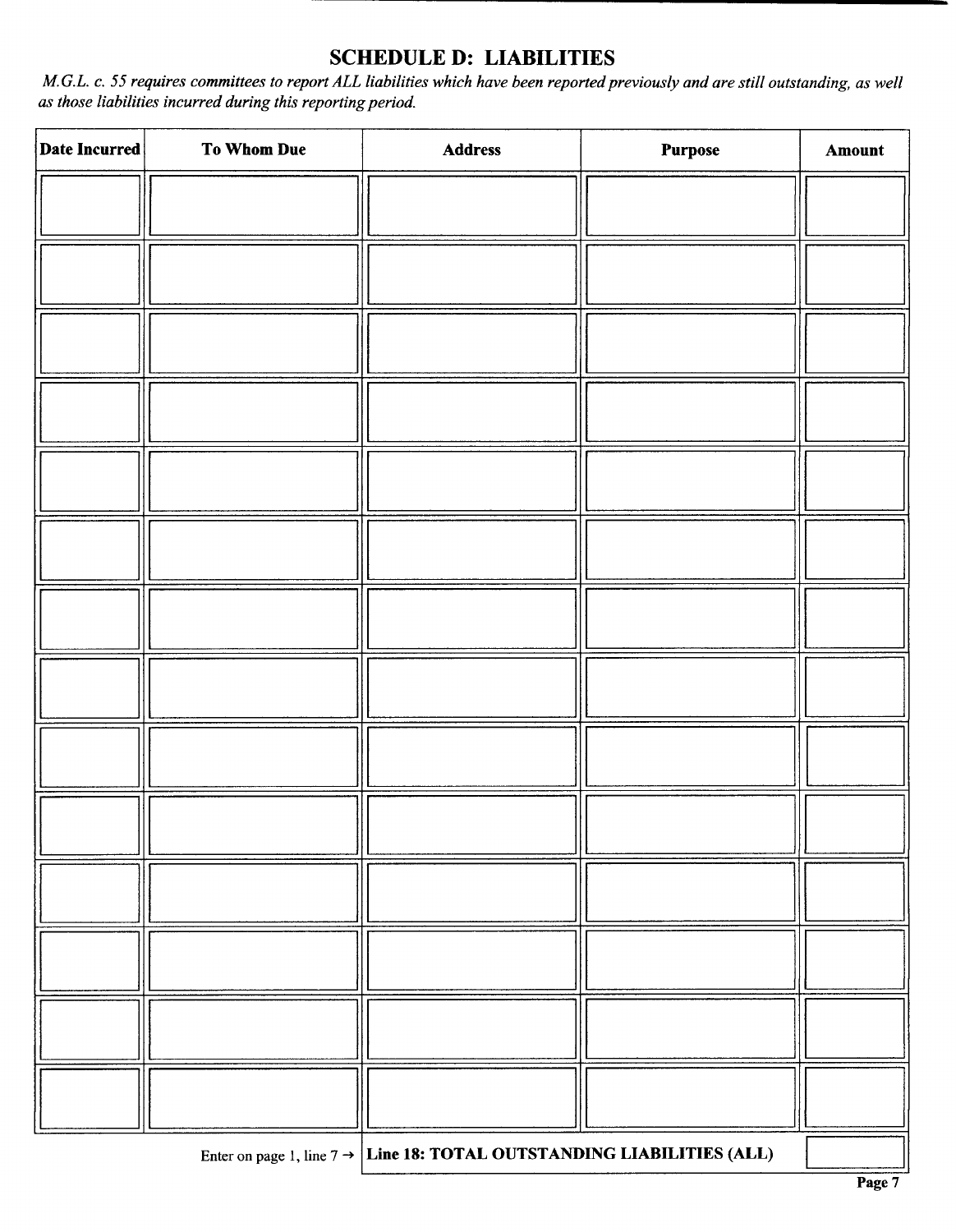

# Form CPF R 1: Itemization of Reimbursements Office of Campaign and Political Finance

Office of Campaign and Political Finance One Ashburton Place, Room 411 Boston, MA 02108 (617) 979-8300

Please itemize any reimbursements by detailing the date, payee, address, purpose and amount for each expenditure made by the person being reimbursed. The total amount reimbursed to the individual( which must be by committee check) should be the same as the amount shown on the reimbursement form.

|                                                     | Date of Reimbursement: 9/19/21             |
|-----------------------------------------------------|--------------------------------------------|
| Name of Individual Being Reimbursed: Marissa Elkins |                                            |
| Committee Name:                                     | Committee to Elect Marissa Elkins          |
| CPF ID Number (if applicable):                      | Telephone Number (optional):<br>4133206630 |

#### **ITEMIZE EXPENDITURES IN EXCESS OF \$50**

| <b>Date Paid</b> | <b>Vendor Name</b>               | <b>Vendor Address</b>                                                   | <b>Purpose of Expenditure</b>                | <b>Amount</b> |
|------------------|----------------------------------|-------------------------------------------------------------------------|----------------------------------------------|---------------|
| 9/19/21          | Wix.com                          | 500 Terry Francois Blvd, 6th<br><b>Floor</b><br>San Francisco, CA 94158 | Website, domain, and monthly<br>website fees | 425.35        |
|                  |                                  |                                                                         |                                              |               |
|                  |                                  |                                                                         |                                              |               |
|                  |                                  |                                                                         |                                              |               |
|                  |                                  |                                                                         |                                              |               |
|                  | (Include items listed on Page 2) | $\rightarrow$ Line 1: Expenditures in excess of \$50 (itemized above):  |                                              | 425.35        |
|                  |                                  | Line 2: Expenditures \$50 or under (not itemized):                      |                                              |               |
|                  |                                  | Line 3: TOTAL AMOUNT REIMBURSED:                                        |                                              | 425.35        |

| Signed under the penalties of perjury: |                          |
|----------------------------------------|--------------------------|
|                                        |                          |
| trun <i>Velsin</i>                     | Date: $9 \mid 20 \mid 2$ |
| Signature of Candidate / Treasurer     |                          |

Please prepare <sup>a</sup> separate report for each reimbursement check issued by the committee.